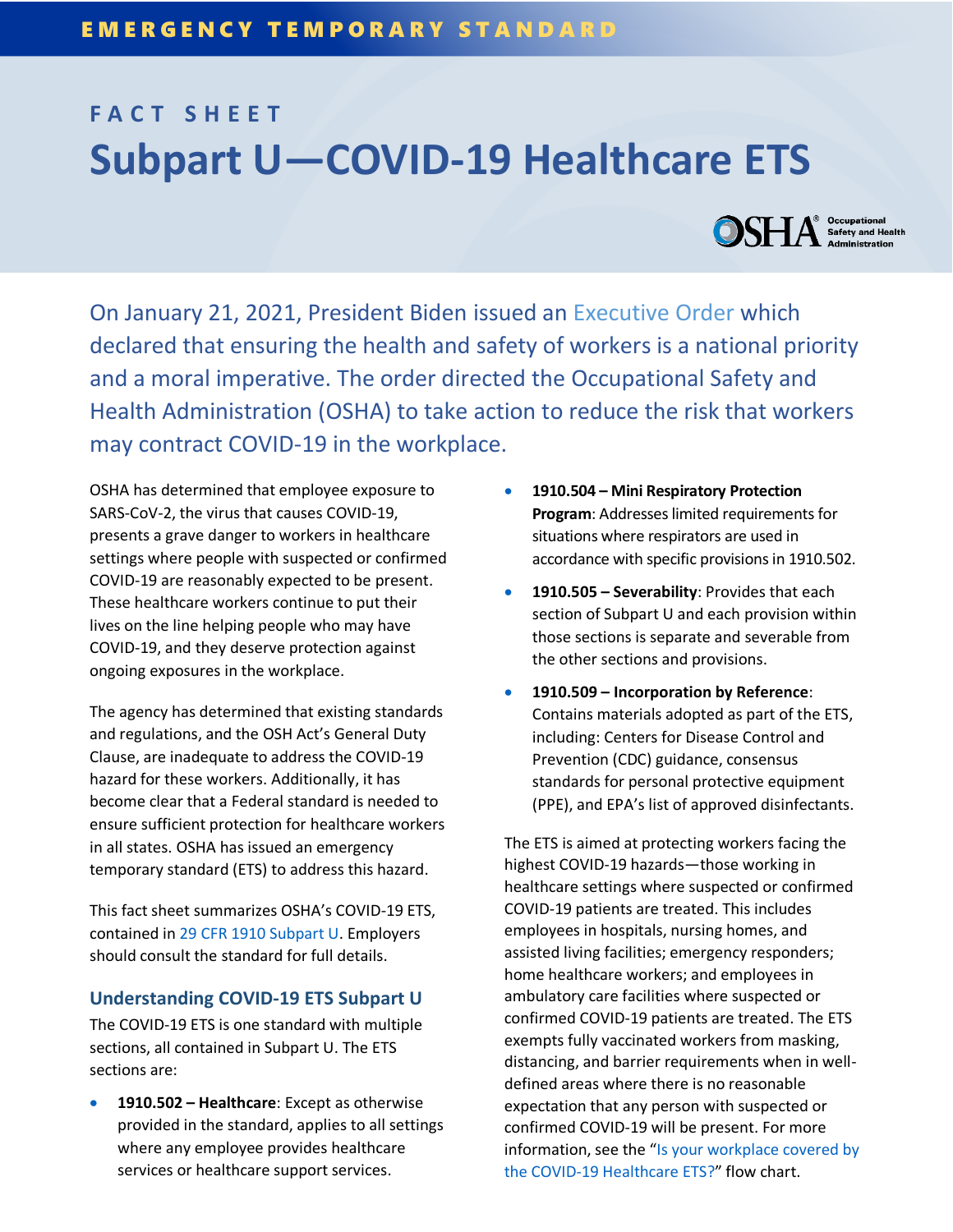The ETS is effective immediately upon publication in the Federal Register. Employers must comply with most provisions within 14 days, and with provisions involving physical barriers, ventilation, and training within 30 days. OSHA will use its enforcement discretion for employers who are making a good faith effort to comply with the ETS. OSHA will continue to monitor trends in COVID-19 infections and deaths as more of the workforce and the general population become vaccinated and the pandemic continues to evolve. Where OSHA finds a grave danger from the virus no longer exists for the covered workforce (or some portion thereof), or new information indicates a change in measures necessary to address the grave danger, OSHA will update the ETS, as appropriate.

## **How to Protect Workers from COVID-19**

The main section of the ETS (1910.502 – Healthcare) requires employers to develop and implement effective COVID-19 plans. Controlling COVID-19 requires employers to use multiple overlapping controls in a layered approach to better protect workers. The key requirements of the ETS are:

- **COVID-19 plan:** Develop and implement a COVID-19 plan (in writing if more than 10 employees) that includes a designated safety coordinator with authority to ensure compliance, a workplace-specific hazard assessment, involvement of non-managerial employees in hazard assessment and plan development/implementation, and policies and procedures to minimize the risk of transmission of COVID-19 to employees.
- **Patient screening and management:** Limit and monitor points of entry to settings where direct patient care is provided; screen and triage patients, clients, and other visitors and non-employees; implement patient management strategies.
- **Standard and Transmission-Based Precautions:** Develop and implement policies and procedures to adhere to Standard and Transmission-Based precautions based on CDC guidelines.
- **Personal protective equipment (PPE):** Provide and ensure each employee wears a facemask when indoors and when occupying a vehicle with other people for work purposes; provide and ensure employees use respirators and other PPE for exposure to people with suspected or confirmed COVID-19, and for aerosol-generating procedures on a person with suspected or confirmed COVID-19.
- **Aerosol-generating procedures on a person with suspected or confirmed COVID-19:** Limit employees present to only those essential; perform procedures in an airborne infection isolation room, if available; and clean and disinfect surfaces and equipment after the procedure is completed.
- **Physical distancing:** Keep people at least 6 feet apart when indoors.
- **Physical barriers:** Install cleanable or disposable solid barriers at each fixed work location in non-patient care areas where employees are not separated from other people by at least 6 feet.
- **EXECTE:** Cleaning and disinfection: Follow standard practices for cleaning and disinfection of surfaces and equipment in accordance with CDC guidelines in patient care areas, resident rooms, and for medical devices and equipment; in all other areas, clean high-touch surfaces and equipment at least once a day and provide alcohol-based hand rub that is at least 60% alcohol or provide readily accessible handwashing facilities.
- **Ventilation:** Ensure that employer-owned or controlled existing HVAC systems are used in accordance with manufacturer's instructions and design specifications for the systems and that air filters are rated Minimum Efficiency Reporting Value (MERV) 13 or higher if the system allows it.
- **Health screening and medical management:**  (1) Screen employees before each workday and shift; (2) Require each employee to promptly notify the employer when the employee is COVID-19 positive, suspected of having COVID-19, or experiencing certain symptoms; (3) Notify certain employees within 24 hours when a person who has been in the workplace